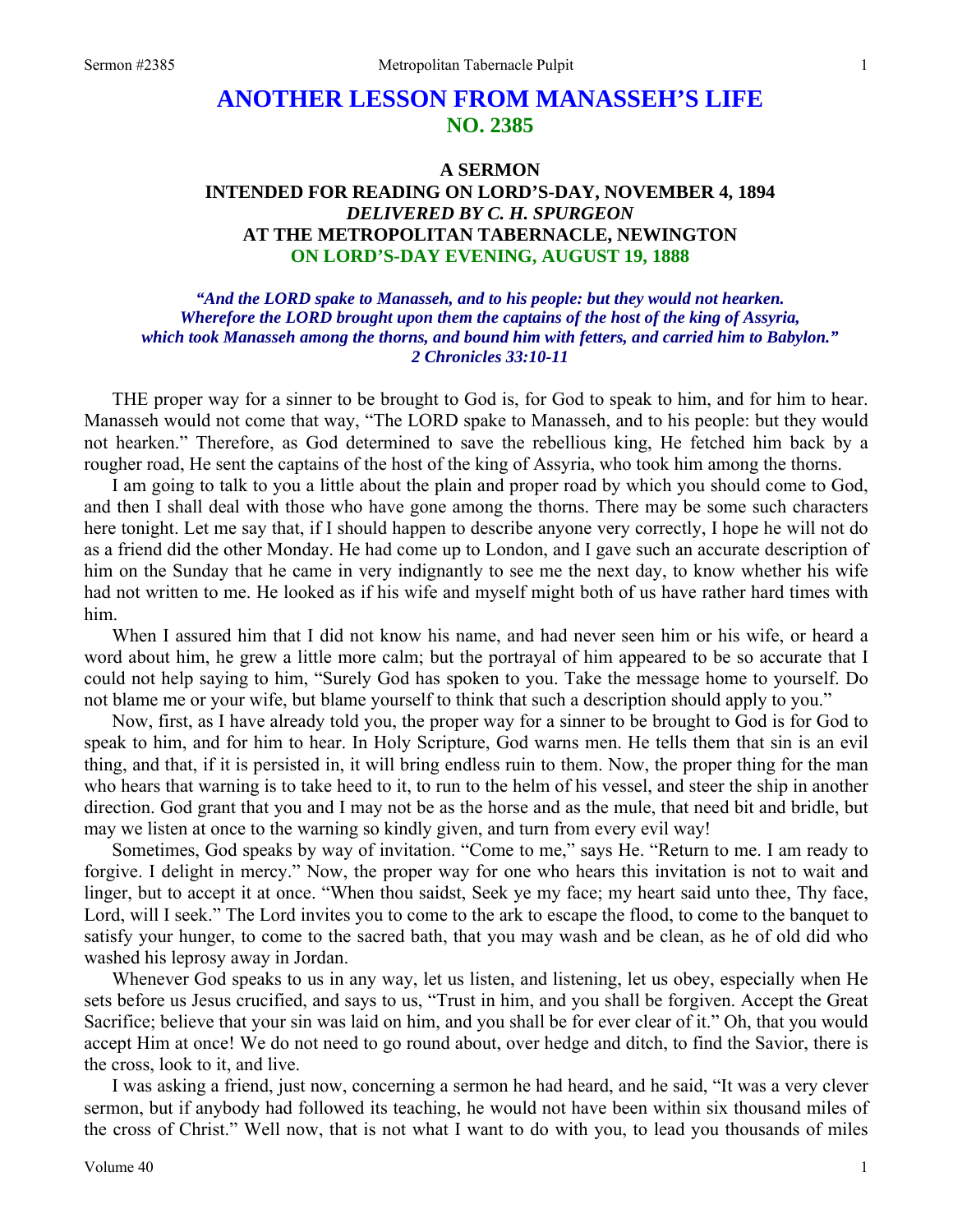away from Christ, but as God has set forth Christ to be a propitiation for sin, I pray that you may accept Him, and live by Him. "Look unto me," says He, "and be ye saved."

### *"There is life for a look at the Crucified One."*

May the Holy Ghost, whose word is, "Today, today, today," speak with power to your hearts that you may hear because God speaks!

You understand the way sinners are saved, do you not? "Faith cometh by hearing, and hearing by the Word of God." We hear the Gospel, we believe it, we live by it, there is the whole machinery of salvation. We preach a crucified Savior, and whosoever believes in Him shall not perish, but have everlasting life, yet we cannot beat it into men's heads that salvation is as simple as this,

I remember how Martin Luther said that it was so difficult to get the doctrine of justification by faith into the minds of the Wittenbergers that he had half a mind to take the Bible, and beat them over the head with it. I am afraid that he would not have gotten the truth into their heads that way. "Look," he said, "if these sectaries come to you with a new doctrine, you stare at it, like a cow at a new gate, but when I bring you the Gospel, you will not even look at it, much less will you receive it." Oh, that the Spirit of God would deliver us from such folly, that we may accept Christ, trust Him, and live!

This is the happy way of salvation, to hear, believe, and live. Men go about to try and invent a salvation that makes its followers miserable, you must have so many wretched feelings, so much despair, so many gloomy thoughts. No, no. The Gospel message is, "Believe, and live." Why should men want to make their case worse than it is? It is already as bad as it can be. Why struggle to find an impossible addition to your present danger? Why try to import foreign and extraneous griefs into your already unbearable misery?

I was trying once to explain the Gospel to a young woman, so as to make it very simple to her, but she said, "Why, dear sir, I thought I was to feel a great deal! My father, before he found Christ, was so bad that he had to be put away in a lunatic asylum, and I thought I must be like he was." That is the rough way that many people think they have to travel, but the proper way, the Scriptural way is, "Come to Jesus, put your trust in him. Believe on the Lord Jesus Christ, and thou shalt be saved." This, then, is the happy way.

It is also an accessible way. If I preached to you that you must have so much despair, so much of terrible agony of soul, you might say, "I cannot go along that road. I am a young man full of spirit. I am a young woman with ruddy cheeks and happy heart. Must I be miserable in order to find Christ?" Ah, my dear friend, it is not so put! You will have, you must have, sorrow for sin. That, the Lord will give you, you have not to make it yourself, the Holy Spirit will work it in your heart if you yield yourself wholly to Him.

How often have I told you that, if you cannot come to Christ *with* a broken heart, come to Christ *for* a broken heart! If you have not a proper sense of sin, I do not expect that you ever will have it until the Holy Spirit gives it to you. Come to Him, and trust Him to work it in you. Remember that repentance does not come before faith, it is a kind of Siamese twin with faith. Which comes first I cannot tell, until you tell me which spoke in a wheel moves first when the whole wheel moves. Repentance is the lovely sister of faith, if it be not faith's firstborn child. So you are not to repent first, and then to come to Christ. Bring nothing to the Savior except your nothingness. Come to Him empty, just as you are.

In a short time, some of the fruits in our gardens will be ripening. Suppose we have a fine apple tree, or pear tree, with fruit on it, quite ripe. As you stand under it, you can imagine that you hear it talk. Trees have a language, shall I interpret what that tree is saying? It says, "Baskets, bring baskets." What for? Here is a basket, but I dare not bring it. "Why not?" asks the tree. Because it is empty. If the basket were full, I would bring it, but the tree will say to you, "I need empty baskets, that I may fill them with fruit."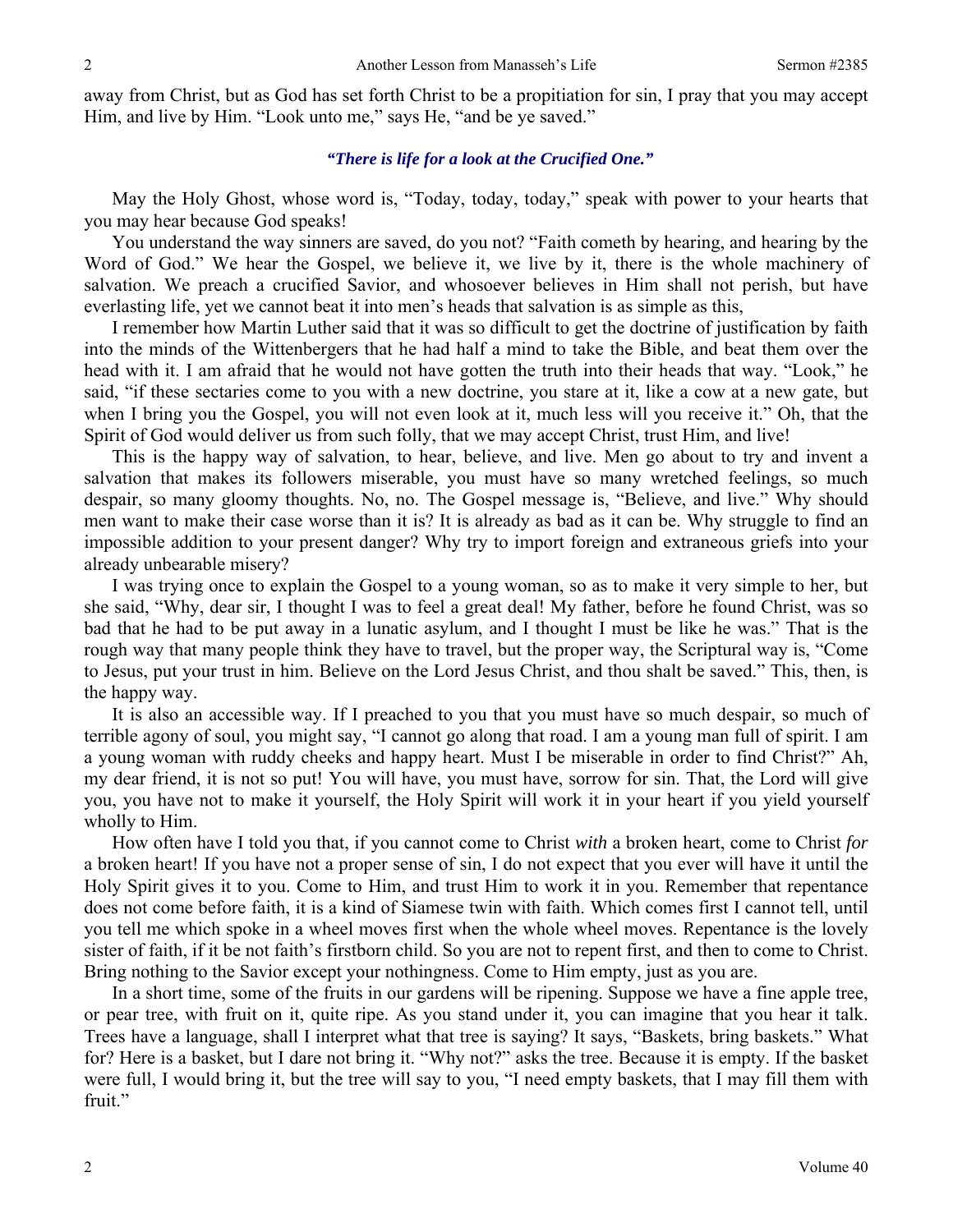So Jesus wants nothing of you but your emptiness, and you may come to Him just as you are, in fact, this is the only way to come to Him aright. If you live in the country, where you have an old-fashioned well, do you ever say to yourself, "I dare not let this bucket down till I fill it"? Everybody would laugh at you if you talked like that, you let it down empty, that it may be filled. So let your empty soul down into the deep well of Christ's infinite merit, that it may be filled to the brim.

Thus, you see, this is a happy way, and it is an accessible way. You can come to Christ, can you not, in such a way as this?

It is, next, a way which has frequently been taken. Talking, some time ago, about the difficulties I had when coming to Christ, I said to some brethren present, "They were self-made difficulties, they were not necessary, except it was that I might know the rough road in order that I might the better help others," and I remember that our beloved, and honored brother, William Olney, said, "I never had such difficulties at all, I know nothing whatever about them. As a boy, I trusted in Christ, and I found peace with God at once."

I believe that there are hundreds and thousands of earnest Christians, who simply come to Jesus without any particular pang of conscience, or grief of heart, and they are as truly in Christ as any of us, and their lives prove it. This is a way that has been frequently taken, all men are not fools, some do take the straight and narrow road that leads to everlasting life. I pray you, therefore, my dear unconverted hearer, especially you, young men, and you, young women, to enter the King's highway, which leads to glory everlasting. Hear while God speaks, believe what God says, and live forever.

Is not this the Gospel way? "He that believeth and is baptized shall be saved." "Believe on the Lord Jesus Christ, and thou shalt be saved." Is it not the right way? Where else should we look but to our Savior? What can we do but look, for we have nothing of our own to bring? Let us even now look out of ourselves to Christ, and live forever.

Would it not be a blessed circumstance if, without any further question about the matter, every unconverted man and woman here tonight would close in with Christ, crying, "I will perish, if I do perish, at the cross-foot. I will trust you, Emmanuel, the unique Savior, the one and only Interposer, the one Mediator, who can lay His hand on God by virtue of His own Godhead, and on man by reason of His manhood, and join us both together in a blessed league of endless amity"? May that be done for each one of you!

Let the prayer go up from you who do know the Lord, you who can pray, "Lord, save the whole congregation!" What a congregation it is! Every Sabbath, morning and night, these masses gather here. Lord, why do they come if You do not intend to bless them? Shall they come up like waves of the sea, and then go rolling back again, and leave not a trace behind? No, rather may some precious pearls be washed up on the shores of salvation tonight that shall adorn the crown of Christ forever and ever!

But now I come to the tug of war in the other side of my subject. When men reject this simple and easy way of trusting Christ, there and then the Lord might leave them, and if He did leave them, woe would be unto them. There is no greater curse than that solemn sentence, "Let him alone." But instead thereof, the Lord begins to take men along a rough road.

Let me read the text again, "The LORD spake to Manasseh, and to his people: but they would not hearken. Wherefore the LORD brought upon them the captains of the host of the king of Assyria, which took Manasseh among the thorns, and bound him with fetters, and carried him to Babylon." Perhaps He will do the same with you, it may be that He is dealing thus with some of you, and here is the point where I thought it was likely that I might describe somebody's case very particularly.

**I.** First, THE LORD OFTEN ALLOWS TEMPORAL TRIALS TO TAKE MEN CAPTIVE.

It often happens that God, with a view to the salvation of men, sends them temporal trials to capture them, as Manasseh was taken *"among the thorns."* Is it so, my friend, that after hearing the Gospel for years, you are still unconverted, and that now God is beginning no longer to speak to you with words, but to deal with you by blows?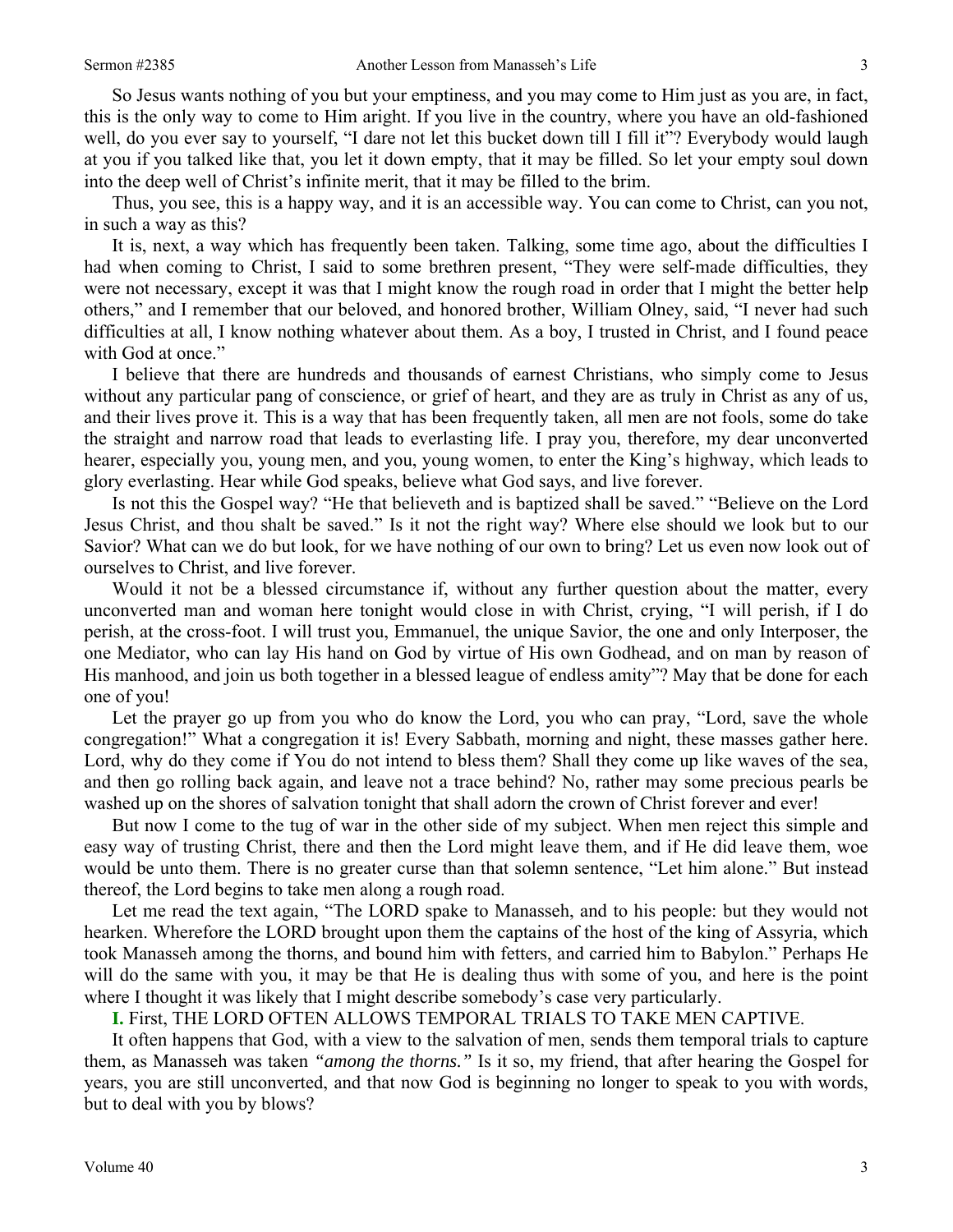I have known persons in this case to find *everything going wrong with them in business.* It has seemed as if the current which had flowed toward them had suddenly dried up, or flowed backward. Do what they may, nothing prospers. There is a blight and a mildew on all their crops. They are disappointed where they had the highest hopes. Their speculations all turn out failures. Everything goes wrong. This is one of the black dogs with which the Good Shepherd fetches home His stray sheep, perhaps He is thus going to fetch you home, I pray that He may.

In the case of another, *the man finds himself out of work*. He has always been able to bring in enough for the wife and the family, but now he is out of a situation, and cannot get employment. He has tramped the streets of London till he has worn out his boots, but he cannot find anything to do. The table had a very scanty meal upon it today, and this Sabbath has been a very sorrowful day in that home.

We read of one, the other day, that destroyed himself because he could not bear to be so long without work. Do not so act, I pray you, oh, do not think of such an evil course as that! Rather say to yourself, "Here is another of the Lord's black dogs come after me, I would not go when the Shepherd called me, but He means to have me, and so I am being tried in this way."

If, like Jonah's gourd, your hope withers, and you feel ready to faint, do not faint, but be of good courage, some of these rough waves may wash you on the rock. I am sure I pray that they may. Come and flee away, flee away, flee away now to the God who smites you in love. Kiss the rod, and yield yourself to Him who holds it, for these troublous ways are often the very ones by which the Lord brings His exiled children home to His heart.

Sometimes *God permits men to fall into very extraordinary troubles*. Some of you have read the life of Mr. John Newton. As a young man, you know how boldly wicked he was, but what a shameful thing it was for him, the son of parents who were able to support him in comfort, to be found on the Gold Coast, literally a slave, with scarcely a rag to cover his nakedness! Yet this severe discipline was necessary. He would never have been the Lord's free man if he had not been man's slave, if he had not been brought as low as that, he might never have looked up to God.

I have known some people get into very strange circumstances, so remarkable that, if they were to describe them, they would hardly be believed, and I may be speaking to some such just now. Horror has taken hold upon you, your condition has become indescribable, yet perhaps this is the only point of view from which your eyes will begin to see your Savior. It is strange that men should need to be flogged to Christ, but they do.

If you will not come by the easy way, you shall come by the rough road, and if a call is not enough, you shall be made to smart, but you shall come, for the Lord means to save you. Yield to Him, I pray you, you have the hook in your jaws now, and the more you pull, the more that hook will tear, and the more you will be made to bleed, but the great Fisherman will never lose you. I have come with the landing net, to see what can be done to get you safely on the bank. Oh, for almighty grace to make your sharpest trials the surest way of saving your soul!

Very frequently does it happen that persons are dealt with by *bodily affliction*. One said that he should never have seen Christ if he had not been blinded, it was only when his eyesight failed that, by faith, he looked to his Savior. Another, who had lost both his legs, declared that it was the best thing that ever happened to him, for he could no longer go with his evil companions in the ways of amusement and folly, but he was brought to the house of God, and there the Lord met with him.

So the doctor tells you that your lungs are affected, and he says he hardly thinks that you will recover. God is speaking to you somewhat roughly by that dread disease, but listen to its voice. Let the consumption warn you that your sin should be consumed. Many and many a time, headache and heartache have brought sufferers to their knees, and made them turn to God.

If I am addressing any who are in the condition—most pitiable and sad—of being likely to end their days in the hospital, let me interpret to them the voice of God in this trying dispensation—"Turn ye, turn ye to him that smiteth you; turn at once unto the LORD, and live."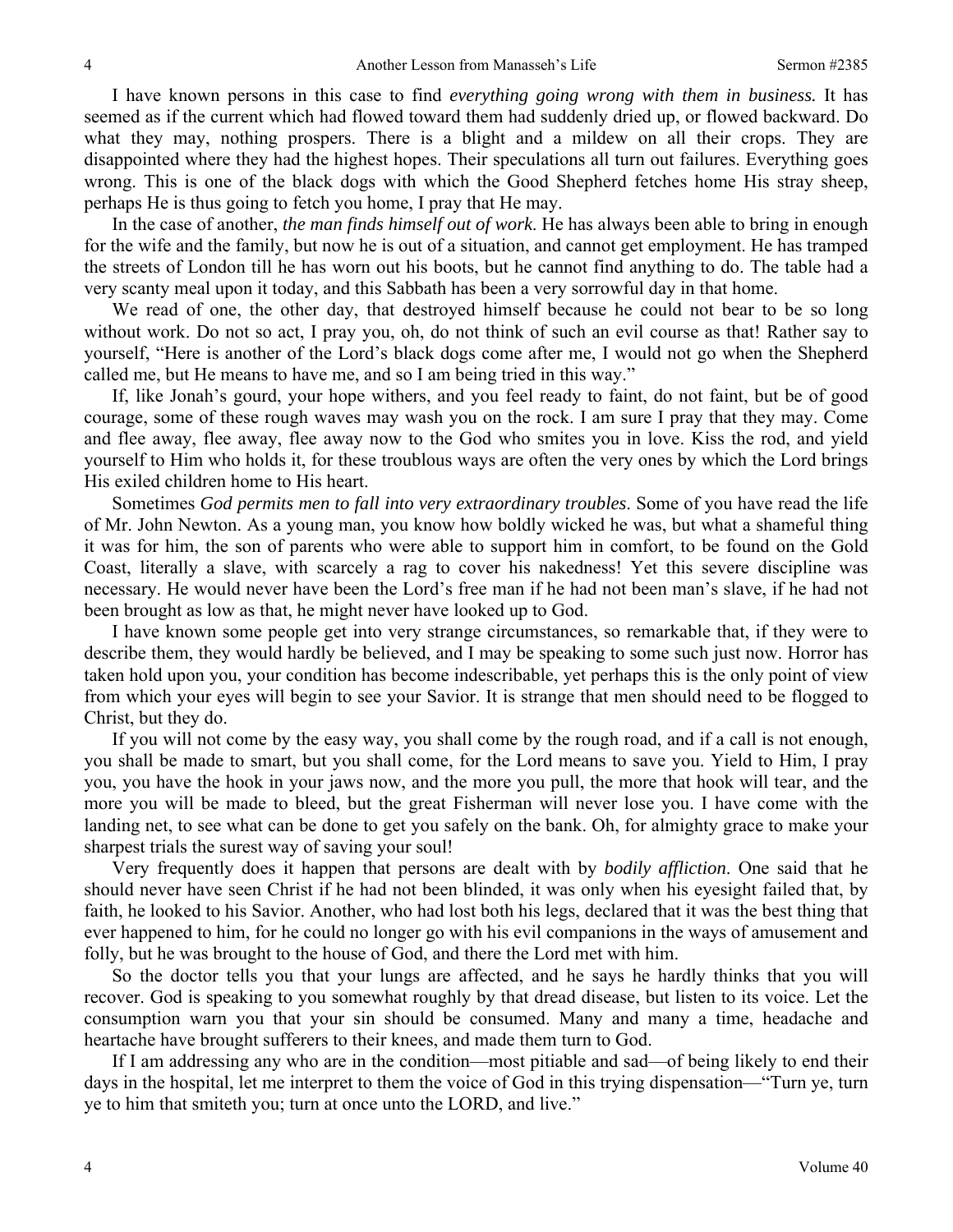Another very likely means, by which God takes men among the thorns, and brings them to Himself, is *the loss of dear friends*. A dying mother, in her death, has been mother in a spiritual sense to those whom she brought forth naturally. How often has a wife beckoned her husband to heaven!

And the dear children of London, who die so numerously, are among the ablest missionaries of the cross. How they speak to the father's heart! How the mother is moved as she remembers little Jane, and the hymn she sang when she came home from Sunday school, and what little Harry said about meeting mother with Jesus in heaven! God often brings men and women to Himself by taking their children from them.

There was a sheep that would not follow the shepherd, so He stooped down, and took the lamb up in His bosom, and walked away with it, and then the mother followed bleating after him. May it be so with all of you who have lost dear children! May you follow that gentle Jesus who has gathered your lambs into His bosom in heaven! But you do not want to lose your children, do you? No, and you do not want to lose your wife or your mother, then, follow Jesus without needing such trials.

In brief, all I have been saying amounts to this—take the old road by the cross of Christ, and do not need to have your path strewn with thorns. Come to Jesus just as you are, and come now. Spirit of God, draw them! I feel that my words are so feeble when I talk to you about this great salvation. What can I do? If you are to be saved, the arm of God must be revealed, and then the work will be done.

**II.** I am going now a step farther. Manasseh was not only taken "among the thorns," but he was *"bound with fetters."* So, The LORD SOMETIMES PERMITS MEN TO BE BOUND BY MENTAL TRIALS.

All other trials put together can never be compared with mental trials, I mean such as these. For instance, *when sin ceases to afford pleasure*. The man used to be a very jovial companion, he could sing a comic song, and he was fine company, but on a sudden, he lost all that pleasure, and he cannot enjoy it any longer. If he is taken to the theater, it seems all hollow to him. He went only a few nights ago, and when he came back, he said, "Pooh! call that amusement? It is worse than hard work." The very things that once made him all aglow with delight do not affect him now, nor cast a single ray of light on his path. He has lost all zeal for that which he once loved in the way of sinning.

Beside that, *his daily avocation has become distasteful*. He used to take an interest in his business, but he has no pleasure in it now, it seems a mechanical drudgery, his life has turned into a treadmill, all hard work without an atom of joy. Friend, if this is your case, God is dealing with you. He knows how to pull your proud spirit down, He can bring your gaiety into the very dust, and you who danced and reveled, the other day, will mourn in sackcloth and ashes when He begins to visit you.

Worse even than this, *your old sins come out of their hiding places*. You buried them long ago, you forgot all about them, you never thought of seeing any more of them, but now they haunt you, those ghosts of your former sins.

You are like a man on one of the Russian plains when the snow has fallen deeply. The wolves, your old sins, are after you, you have tried to drive hard, and you have given up one habit after another to the wolves, but here they come! You can hear their howl behind you, you will have to give up something more, and on you speed, lashing the coursers of your resolution, yet you cannot escape from the cruel pack. They are upon you, they will tear you in pieces. Even when you are asleep, you hear them in your dreams. When you wake in the morning, you can still hear them.

I recollect when, at night, I used to dream of hell, and when I woke in the morning, and all day long, I had a horrible remembrance of my past iniquities which I could not put away. Are you getting fettered like this? If so, I cannot say that I regret it, for, so long as you are saved, I shall not mind the roughness of the road if you will not come by a smoother one.

It may be that you have *great inability in prayer*. I heard you say "Why, I can pray when I like!" Can you? "Oh! we have only to say, 'God have mercy upon us!' and all will be right." Yes, but you do not find it so now, do you? You have been praying, but you have not been heard. You have cried to God, but you find no peace. You have gone on pleading, and you have found no rest. This is where you are now,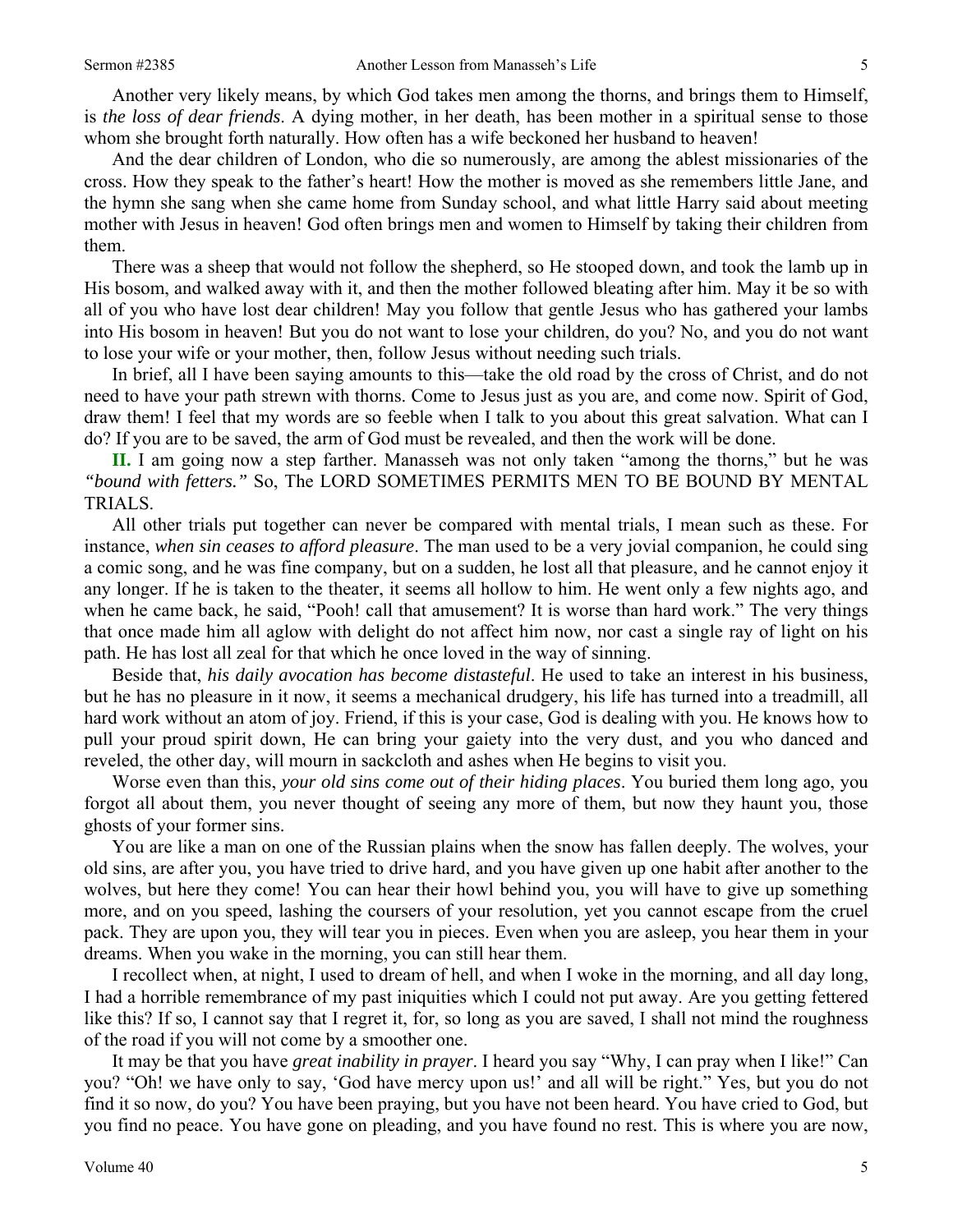with an iron heaven above that reverberates with your cry. Ah! poor soul, yours is a sorrowful condition, but this is the way they must go who will not take the easier road to heaven. If God means to save you, He will save you even thus, as you will not hear His voice, and live.

I daresay, too, that now you feel *a great want of power to grasp the promises.* If, in preaching, I say anything dreadful, you will believe it, and take it home to yourself. If there is a threatening, you will cry, "Ah, that is true! That is true to me," but when I utter a sweet word of encouragement, you say, "Oh, I dare not take that! It would be too presumptuous," and when a glorious promise is set before you, you say, "I wish that I could appropriate that, but it is too good to be true to me."

I am only telling you what I have gone through myself, therefore I can speak, I was going to say, as one who knows every inch of the ground. Oh, what a fool I was that I did not believe in Christ the straight way, but that I must needs to go round this road of learning my own nothingness, and powerlessness, and learning it by a painful and bitter experience!

And dear friend, if I understand your position, you have *a fear of death and a dread of judgment upon you*. "Oh!" you say within yourself, "the wrath to come, the wrath to come!" It is no use for anybody to preach to you the new and false doctrine, you know very well that—

### *"There is a dreadful hell,"*

for you have the premonition of it in your own conscience, and you cannot rest because of it.

 Well, well, this is the way by which the Lord will drive you to Himself. The captains of the host of the king of Assyria have taken you among the thorns, and bound you with fetters, and brought you down to Babylon. You seem to be under the cruel dominion of Satan, you hear about Zion, but you are carried away to Babylon, you are an exile in a strange land.

There is one thing I want to say to you, and then I will turn away from this point. If you are in the power of the enemy, but you are not willingly there, you will get away from it. You remember Mr. Bunyan's description of Giant Slay-good. He would go up and down the heavenly road leading to the Celestial City, and lay hold of the pilgrims one by one, to take them into his den, and pick their bones, but Mr. Feeble-mind said that, if they did not come there willingly, and if they wanted to escape, they would escape.

Now I want you to gather comfort out of that truth. You do not want to be a slave to Satan, you do not wish to remain in doubt and fear, do you? "Want to remain as I am?" you say, "I would give my right hand to get out of this cruel bondage, I would yield both my eyes with cheerfulness if the light of God might thereby come into my soul." You need not give up your hands or your eyes, and you shall not perish, you shall not die, but live. The Lord speaks comfort to you from this story of Manasseh in Babylon.

Listen to two or three observations, and then I will close. In order to your comfort and peace, first, *know that the Lord is God*. You did not know it, you refused to know it, but know it now. When the Lord comes to try conclusions with a man, and puts out His almighty power, it is not long before that man will know that JEHOVAH is God indeed. If we learn it quickly, as Manasseh did—"Then Manasseh knew that the LORD he was God"—it will be for our salvation, but if we are very slow in learning it, like Pharaoh was, we shall have to learn it all the same, but it will be to our destruction.

"Who is the LORD? Who is the LORD?" asked Pharaoh. The Lord soon gave him an answer, for the water was turned into blood, and the frogs were even in his majesty's bed-chamber. "Who is the LORD?" Listen to the thunder, hear the rattling of the hail, sit still in the darkness, the darkness that might be felt.

Pharaoh began to make a shrewd guess as to whom JEHOVAH was, and he pulled in his horns a good deal, and promised to yield this, and yield that, but by the time JEHOVAH'S tenth bolt had been launched against him, and his first-born son was dead, then he knew who God was. Remember the result of that great battle, and see who it is against whom you are contending.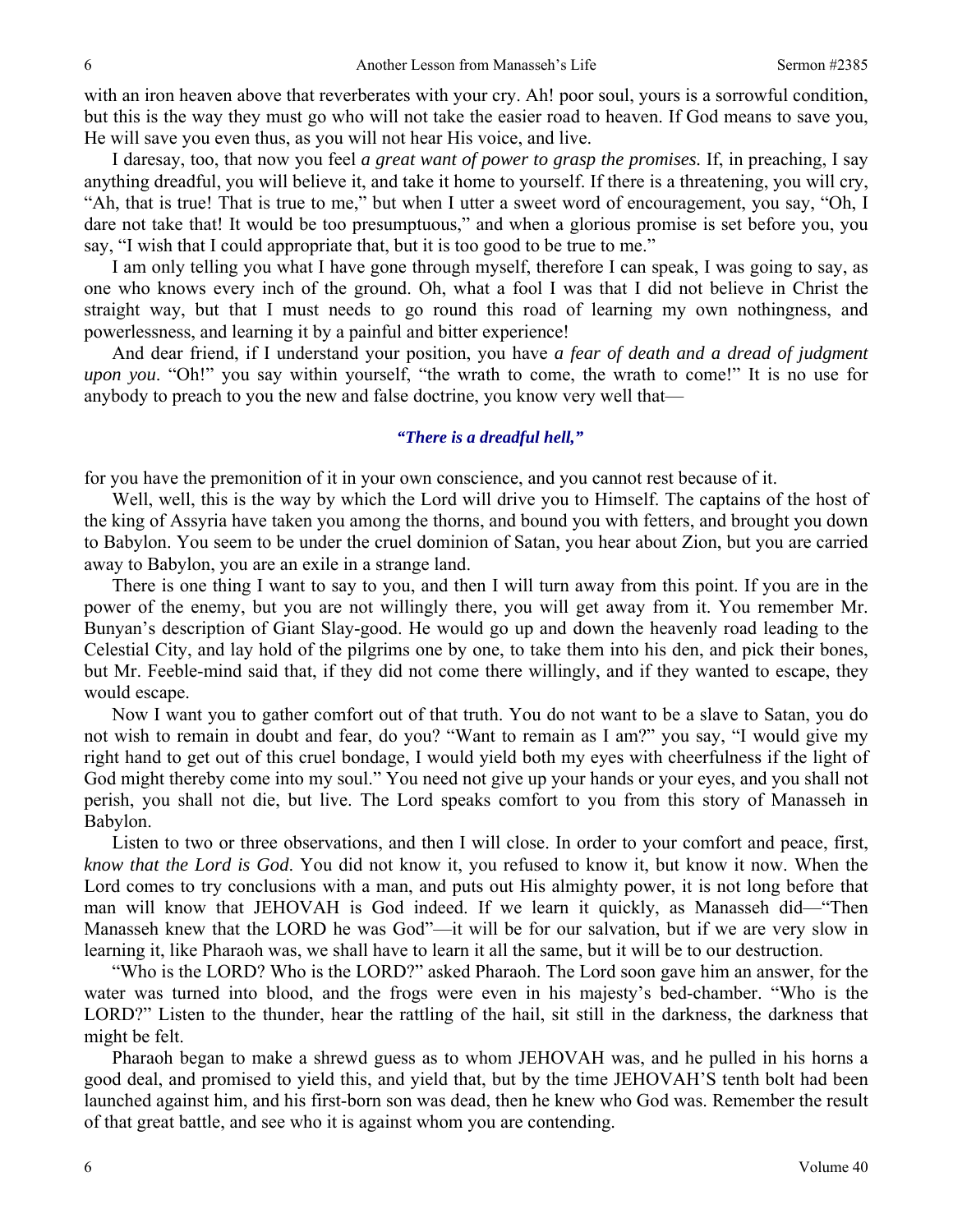Throw down your weapons, put an end to such a mad warfare, let the potsherd strive with the potsherds of the earth, but let not a man contend with his Maker.

That done, *humble yourself before the Lord,* as Manasseh did. The lower you lie before God, the better, stretch yourself flat down upon His promise. Have no pleas, make no excuses. Down, sir, down! You cannot lie too low. Off with those feathers of pride. Remember how God said to the children of Israel, "Put off thy ornaments from thee, that I may know what to do unto thee."

Fling away all thoughts of pride and human merit, and put a rope around your neck. Come before God like a condemned criminal, who only owes his present absence out of hell to infinite, unspeakable mercy. Now you are getting where God can bless you. It is impossible to pardon a man unless he is guilty, I insult him if I offer to forgive him for an offense he never committed. But you are guilty before God, then, confess your iniquity and transgression, and come before the Lord with penitent acknowledgments of all your wanderings out of the way of holiness.

What next? Well, do as Manasseh did, *begin to pray*. Cry mightily unto the Lord, but do you this thing also, as I have twice bidden you tonight, *"Believe on the Lord Jesus Christ,* and thou shalt be saved." I do not wonder that the Church of Rome puts up the cross everywhere. It becomes idolatry to worship a symbol, but if the symbol did no more than remind us of a crucified Savior, that might be a different matter, for it is a crucified Savior that we need always to remember. Christ died for sinners. Christ died, the Just for the unjust, to bring us to God. "In due time, Christ died for the ungodly."

Now, look this way, look to Jesus. Do not look twenty ways, look only this one way. The Son of God, the Son of man, bore sin in His own body on the tree. I have often seen upon crosses in Italy these words, *"Spes unica,"* the unique hope, the only hope of a sinner. Salvation is all in Christ, it is not what you are, nor what you ever will be, your hope lies in Jesus Christ, dead, buried, risen again, pleading at the right hand of God, coming again in glory.

Rest you there, my beloved hearer, rest you there now, whether you have come by the old original right way, or have come over hedge and ditch as I did, through the thorns and through the sea. So long as you get to Christ, I care very little how you come. "What is the right way of coming to Christ?" said one. Well, if you get to Him at all, any way is the right way, and after all, there is no long journey to take to get to Christ. Where you are tonight, where you sit in that pew or those aisles, look to Jesus by faith, and the great transaction is done, and you are saved.

What do I mean by your being saved—that you will thereby escape hell? You will do that, but I am not talking about hell just now, you will escape from the power of sin, that is something far more to be thought of. You will escape from the love of sin, and from a life of sin. Holiness will be wrought in you. You will be born a child of God. May the Lord grant it to every one of you!

If the Savior were to say to me tonight, "I will give you every soul but one in the Tabernacle, and you are to pick out the one that is to be lost," I should not take one of those little girls over yonder, and as I look round this gallery, I should not select any of you old gentlemen, nor the young ones either. Where should I find the soul that would be lost?

I thank God that I am not condemned to make such a terrible choice as that, but I pray you, do not make it yourself! Do not make it yourself! May God in mercy lead you to say, "If there is only one soul that will look to Christ tonight, I will be that one." While I stop a minute, look, *look,* LOOK. Look to Jesus, look and live, and to His dear name shall be the praise forever and ever! Amen.

### **EXPOSITION BY C. H. SPURGEON**

### *PSALM 38*

### *A Psalm of David, to bring to remembrance.*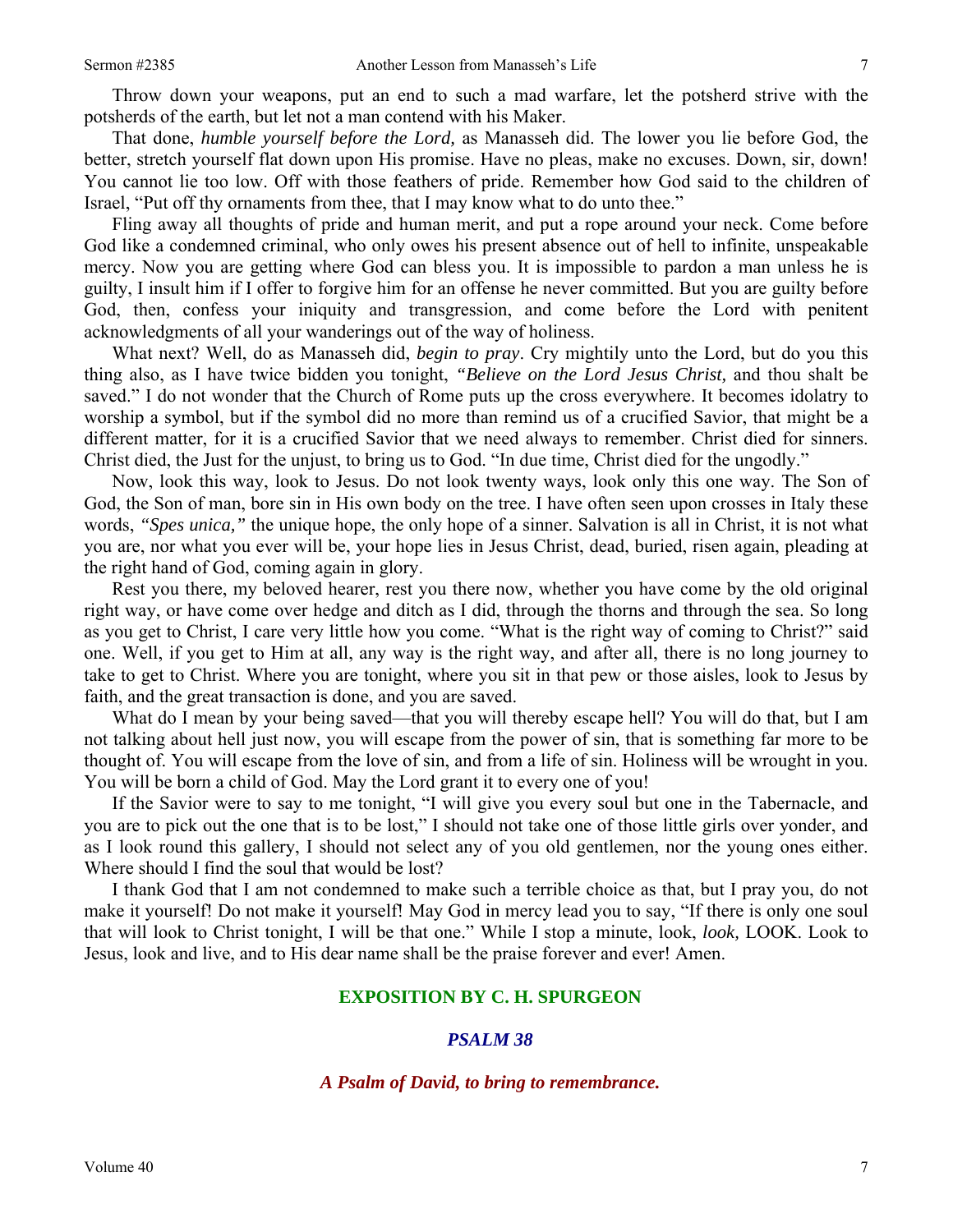Remember, although this is a very sorrowful Psalm, it was written by a man of God. It will show you what a terrible thing sin must be, for even a child of God feels the smart of it very grievously. This is not the language of an unforgiven sinner, it is the cry of a saint who, for a while, has sinned, and is feeling the bitterness of his transgression.

### **Verse 1.** *O LORD, rebuke me not in thy wrath:*

"If thou dost rebuke me, O LORD, do it gently! Be not very angry with me, for I cannot bear it, I shall die under it. O LORD, rebuke me not in thy wrath."

### **1.** *Neither chasten me in thy hot displeasure.*

"Chasten me, it will do me good, it is needful, it is profitable, but not in Your displeasure, certainly not in Your *hot* displeasure." The man of God is more afraid of God's anger than he is of suffering. He does not object to affliction, what he does fear is any degree of the wrath of God in the chastisement.

#### **2.** *For thine arrows stick fast in me,—*

Does God shoot at His own children? Yes, but only that He may kill the sin in them, and He knows how to make His arrows stick, and stick fast too, in His own dear children. The Lord hates sin with a perfect hatred. Even when sin was laid on Christ, even though it was none of His, yet the Father forsook Him. He will not endure sin anywhere, but He hates it most in those whom He loves most, "Thine arrows stick fast in me."

### **2.** *And thy hand presseth me sore.*

As if God's hand pressed heavily upon the soul of David. I remind you again that this was a man of God who thus cried out. If any of you, who are not the children of God, are feeling the heavy hand of the Lord on account of your sin, do not wonder at it. If His own children do not escape the rod, He is not likely to spare you. See into what a terrible condition David came, as he tells us in the third verse.

### **3.** *There is no soundness in my flesh because of thine anger;*

He felt as if his very flesh was decaying, rotting, dissolving, and that there was no soundness in it. When God deals with men in a way of anger, they cannot stand against Him any more than the wax can resist the heat of the furnace. Beware, I pray you, that you provoke not God's eternal wrath in hell, for even here it is not to be borne, what will it be when mercy's gate is closed? "There is no soundness in my flesh because of thine anger."

### **3.** *Neither is there any rest in my bones because of my sin.*

His very bones suffered through his sin. He could not rest, he turned over and over in his bed, but he could not find a place soft enough to lie upon in peace. Sin will make any man's bones ache when once his conscience is really quickened, and with David, he will cry, "There is no rest in my bones because of my sin."

#### **4.** *For mine iniquities are gone over mine head:*

David was like a man who has sunk seven fathoms deep. Big waves of iniquity rolled over him, and he saw no light, no hope, no way of escape.

### **4.** *As an heavy burden they are too heavy for me.*

It is a great mercy when sin is a burden, for, when it becomes too heavy for us to bear, Christ will bear it. A man is in an ill case when he finds no burden in sin, when he thinks he is quite able to bear it himself, but he, to whom sin is an insupportable, intolerable load, is already on the road to mercy. See how the Psalmist goes on to show that his case is worse still.

### **5.** *My wounds stink and are corrupt because of my foolishness.*

He got to be so bad that he could not bear himself. His sorrow on account of his folly had made him feel as if he were a corrupt being, like one suffering with a foul cancer, unfitted for the company of his fellows, "My wounds stink and are corrupt because of my foolishness."

As I read that verse, it brings up memories of my own state of mind before I found the Savior. Look at the title of the Psalm, "To bring to remembrance." That is just what it has done with me, perhaps it is doing the same with some of you.

**6.** *I am troubled; I am bowed down greatly; I go mourning all the day long.*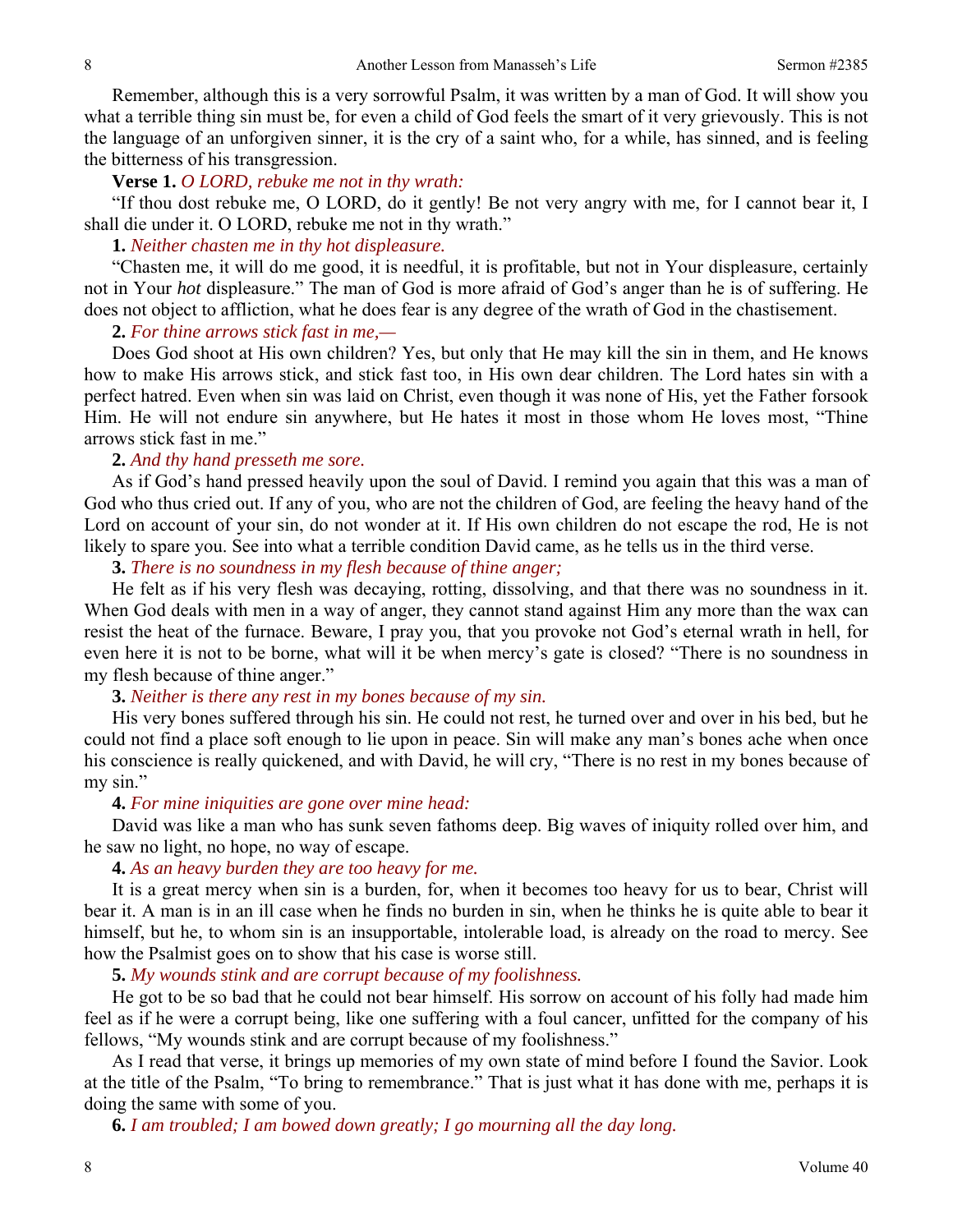I again remind you that this is a child of God, a man who had enjoyed the light of God's countenance, and yet he was in this sad state. Do not utterly condemn yourselves, do not say that you are not the people of God, because you are troubled in heart, but if you really are not God's people as yet, but only seekers after Him, do not wonder if sin greatly grieves and vexes you.

**7-9.** *For my loins are filled with a loathsome disease: and there is no soundness in my flesh. I am feeble and sore broken: I have roared by reason of the disquietness of my heart. Lord, all my desire is before thee;* 

The first beam of comfort comes in here. "Lord, I am almost at death's door, yet You know my desire, I do not love sin, I wish to be a true believer, I desire to be holy. Lord, all my desire is before You. You can read it as if it were written in a book. I need not speak, for I should only spoil my case with my words, but all my desire is before You."

**9.** *And my groaning is not hid from thee.* 

"I can hide my groaning in a measure from my fellow creatures, I try to suppress my moans when anybody is near, but my groaning is not hid from You." Thank God, there is not a tear in any eye but God sees it, or a groan in any heart but God hears it! Make much of this truth, and find sweet consolation in it.

#### **10.** *My heart panteth,—*

That is the best sort of prayer in all the world, when there are no words, but in silence there is a panting and longing after God. We cannot explain what this panting is, but if you have ever seen a hunted stag panting for breath, you have some idea what David meant when he said, "My heart panteth."

### **10.** *My strength faileth me:*

That is good prayer too. "When I am weak, then am I strong." When I cannot pray, I do pray. When my strength fails me, then God's strength comes in to help me.

**10-11.** *As for the light of mine eyes, it also is gone from me. My lovers and my friends stand aloof from my sore; and my kinsmen stand afar off.* 

If you have ever had much trouble, you will find that your friends are rather scarce at such times. Friends are very much like swallows, they twitter about us in the summer, and they build their nests under our eaves, but where are they in the winter? Ah! Where are they? You may ask the question, but who can answer it? Sorrow is not a thing which attracts company, men naturally hide themselves from grieving companions. So David says, "My lovers and my friends stand aloof from my sore; and my kinsmen stand afar off."

## **12-13.** *They also that seek after my life lay snares for me: and they that seek my hurt speak mischievous things, and imagine deceits all the day long. But I, as a deaf man, heard not; and I was as a dumb man that openeth not his mouth.*

It is a fine thing, when you are slandered, not to hear it, and it is a better thing never to reply to it. I have always tried to possess one deaf ear and one blind eye, and I believe that the deaf ear is the better ear, and the blind eye by far the more useful of the two. Do not remember the injury that is done to you, try to forget it, and pass it over. Do not go about the world determined to grasp every red-hot iron that any fool holds out before you. Let it alone. It will be for your own good and for God's glory to be very patient under the slander of the wicked.

**14-15.** *Thus I was as a man that heareth not, and in whose mouth are no reproofs. For in thee, O LORD, do I hope: thou wilt hear, O Lord my God.* 

So the psalmist, by his example, encourages you to take your troubles to God, and not to handle them yourselves. Spread them before Him, and trust in Him to deliver you in His own time and way.

**16-21.** *For I said, Hear me, lest otherwise they should rejoice over me: when my foot slippeth, they magnify themselves against me. For I am ready to halt, and my sorrow is continually before me. For I will declare my iniquity; I will be sorry for my sin. But mine enemies are lively, and they are strong: and they that hate me wrongfully are multiplied. They also that render evil for good are mine adversaries; because I follow the thing that good is. Forsake me not, O LORD: O my God, be not far from me.*